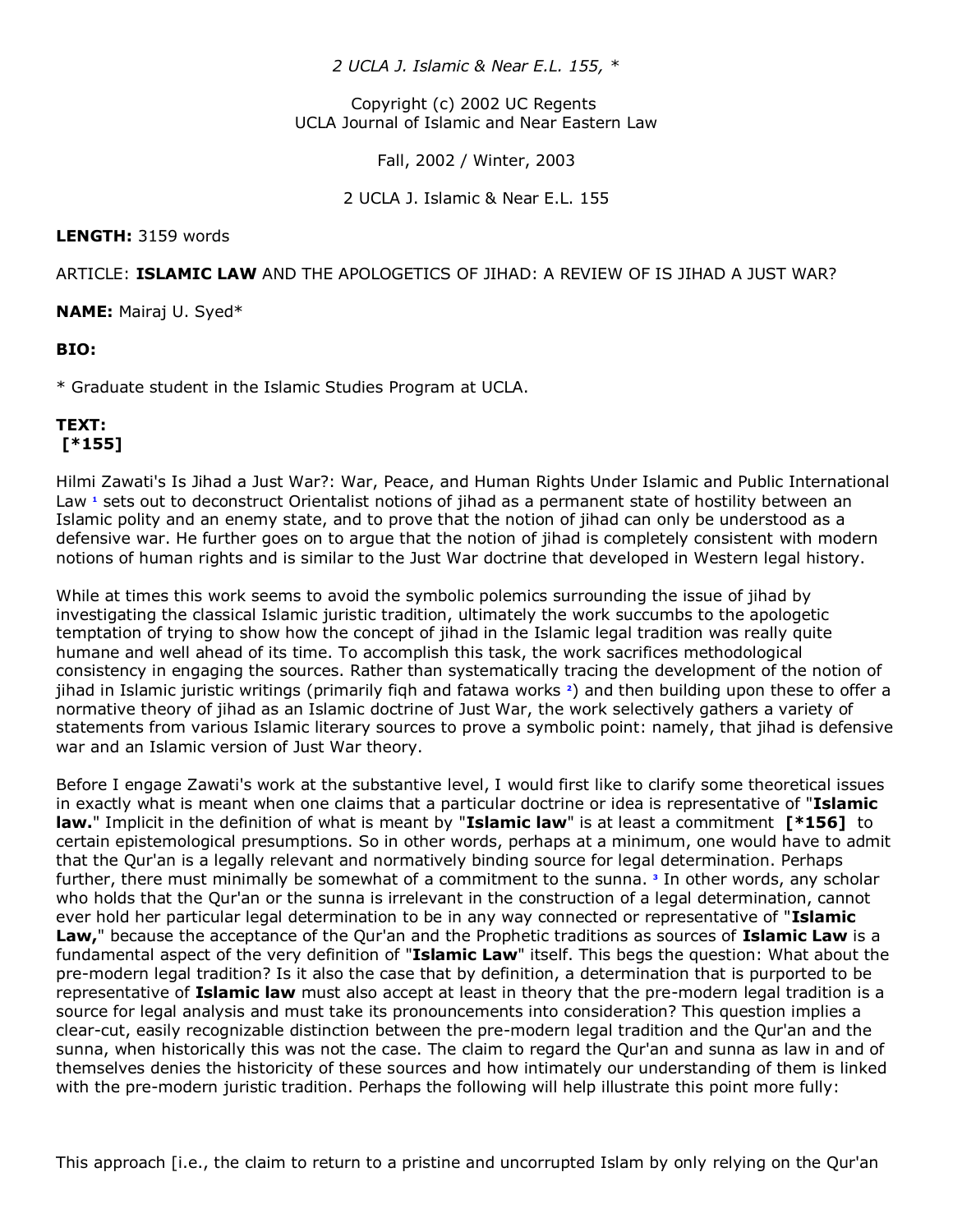and sunna] proved to be hopelessly simplistic and na<um i>ve - it was impossible to return to the Qu'ran and Sunnah in a vacuum. For instance, a return to the Qur'an necessarily meant a return to classical sources that commented on the context and meaning of the verses and that explained the collection and documentation of the Qu'ranic text. Furthermore, a return to the Sunnah necessarily meant a return to the classical sources that compiled, authenticated, contextualized, and interpreted the traditions of the Prophet and his Companions. Furthermore, it was soon discovered that **Islamic law** simply cannot exist without the cumulative classical tradition with its many and varied sources.**<sup>4</sup>**

Given the fact that the foundational texts of the Islamic legal tradition, namely the Qur'an and the sunna, are intimately intertwined with the pre-modern juristic tradition itself, what then should the place of the Islamic juristic tradition be, in so far as it represents the numerous legal texts written by Muslims? Many participants in modern Islamic legal discourses selectively invoke a particular juristic text, and knowingly exclude contradictory **[\*157]** texts to support their own particular determination or conclusion, without ever articulating a principle for including or excluding certain jurists or texts. In some cases, implicit in this approach is the assumption that because of the unique and previously unfathomable requirements of modernity, one can skip over the juristic tradition itself and attempt de novo interpretations of the foundational sources of Islam, namely the Qu'ran and the sunna, and perhaps invoke a few pre-modern authorities to bolster one's argument. I would argue, that at the most fundamental level, this betrays a degree of intellectual dishonesty and arrogance. Part and parcel of scholarship in general, and legal scholarship in particular, is the requirement of being comprehensive.**<sup>5</sup>** One must consider texts and arguments that may undermine one's central conclusions. It is one thing to survey the pre-modern tradition on the issue of jihad, and argue that the tradition is inherently lacking in its ability to speak to our modern predicament, and then go on to attempt a de novo interpretation of the foundational sources. It is quite another thing to be highly selective in one's engagement with the tradition or dismissive of it altogether.

Zawati cites Qur'anic verses and hadith directly as proof of certain juristic doctrines found in Just War theory. In accordance with the puritanical fundamentalism of Wahhabi thought, he states: "methodologically, in examining the theory of jihad, this study relies heavily on the Qur'an and the Prophetic Traditions as law."**<sup>6</sup>** But this begs the question of whether Qur'anic verses or Prophetic traditions can, in and of themselves, be considered "law" or if they must be appropriated and given legal import by a juristic tradition to be properly considered as at least relevant to legal hermeneutics.**<sup>7</sup>** For **[\*158]** instance, Zawati cites the verse in the Qur'an declaring that there is no compulsion in religion, as conclusive and self-evident proof that "waging jihad against non-Muslims on account of their denial of Muhammad's mission is at variance with Qur'anic teachings."**<sup>8</sup>** It does not seem relevant to Zawati that this verse was not given juristic relevance by the historical juristic tradition in the context of legal discussions of jihad or international relations. Time and again, Zawati cites Qur'anic verses and Prophetic hadith as conclusive proof that there existed concepts and doctrines similar to those that developed from within the Western juristic traditions. But all the while, he ignores the fact that a juristic tradition existed that conducted its own particular, highly technical and legalistic discourse on jihad.**<sup>9</sup>** This tradition selectively and creatively appropriated Qur'anic verses and historical precedents (Prophetic and otherwise) in constructing often-competing conceptions of jihad. Jihad is a complex subject that has been debated by Muslim jurists for centuries, to the point that the notion of jihad and international relations came to form a staple subject matter in Muslim legal sources.**<sup>10</sup>** Yet, at the methodological **[\*159]** level, Zawati, in turn, selectively invokes Qur'anic verses, **[11](http://www.lexis.com/research/retrieve?_m=47973e549231c520dbe09e2cd0971a2c&docnum=21&_fmtstr=FULL&_startdoc=1&wchp=dGLbVzz-zSkAA&_md5=0f232df1e532c2bc94176067a855cfb4&focBudTerms=&focBudSel=all#n11#n11)** Prophetic precedents, and random, historically decontextualized juristic pronouncements as if this were the totality of what the Islamic civilization has to say about the issue. This approach betrays a kind of puritanism that ignores the historical relevance of centuries of debate and legal development. **[12](http://www.lexis.com/research/retrieve?_m=47973e549231c520dbe09e2cd0971a2c&docnum=21&_fmtstr=FULL&_startdoc=1&wchp=dGLbVzz-zSkAA&_md5=0f232df1e532c2bc94176067a855cfb4&focBudTerms=&focBudSel=all#n12#n12)**

Consistent with the methodology described above, Zawati offers Qur'anic verses and Prophetic traditions as the basis and proof of the existence of certain rules governing combat during war. **[13](http://www.lexis.com/research/retrieve?_m=47973e549231c520dbe09e2cd0971a2c&docnum=21&_fmtstr=FULL&_startdoc=1&wchp=dGLbVzz-zSkAA&_md5=0f232df1e532c2bc94176067a855cfb4&focBudTerms=&focBudSel=all#n13#n13)** Following each of the rules that regulated conduct during warfare in the Islamic tradition, Zawati discusses the origin of the corresponding rule in the Western legal tradition. The symbolic political point being made is that the **Islamic laws** governing **[\*160]** warfare are compatible with modern conceptions regarding this same subject. In fact, as Zawati would want to argue, **Islamic law,** if anything, is actually quite advanced and ahead of its age. In a footnote, Zawati states, "It is important to mention that Islamic international law has prosecuted and considered rape in war as a war crime, as early as fourteen centuries before the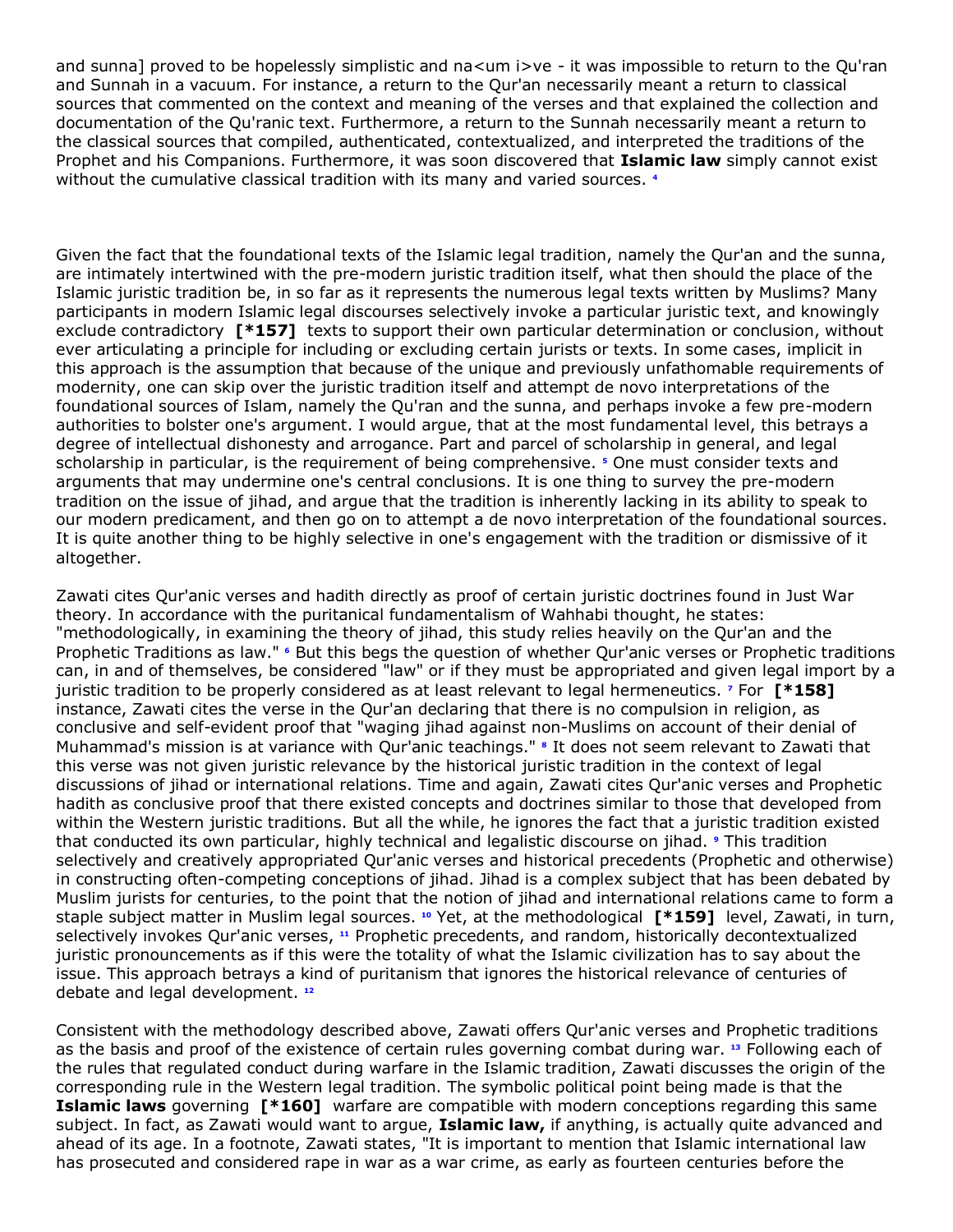Geneva Convention of 1949, and the statute of the International Criminal Tribunal for the Former Yuguslavia, 1993." **[14](http://www.lexis.com/research/retrieve?_m=47973e549231c520dbe09e2cd0971a2c&docnum=21&_fmtstr=FULL&_startdoc=1&wchp=dGLbVzz-zSkAA&_md5=0f232df1e532c2bc94176067a855cfb4&focBudTerms=&focBudSel=all#n14#n14)**

In the beginning of chapter two, Zawati successfully deconstructs Majid Khadduri's assertion that the default state between an Islamic polity and a non-Islamic state is hostility, by showing that the tripartite juristic distinction between dar al-Islam (realm of Islam), dar al-harb (realm of war), and dar al-salam (realm of peace) was not interpreted as static, unchanging definitions by classical jurists. In other words a "territory can be considered dar al-Islam even if it is not under Muslim rule as long as a Muslim can reside there in safety and freely fulfill his religious obligations." **[15](http://www.lexis.com/research/retrieve?_m=47973e549231c520dbe09e2cd0971a2c&docnum=21&_fmtstr=FULL&_startdoc=1&wchp=dGLbVzz-zSkAA&_md5=0f232df1e532c2bc94176067a855cfb4&focBudTerms=&focBudSel=all#n15#n15)** Conversely, citing the Hanafi jurist al-Kasani (d. 587/1191), Zawati argues that "dar al-harb is the country where Muslims lack security, except by a given pledge, and dar al-Islam is the country where Muslims and dhimmis enjoy protection and security." **[16](http://www.lexis.com/research/retrieve?_m=47973e549231c520dbe09e2cd0971a2c&docnum=21&_fmtstr=FULL&_startdoc=1&wchp=dGLbVzz-zSkAA&_md5=0f232df1e532c2bc94176067a855cfb4&focBudTerms=&focBudSel=all#n16#n16)**

The rest of chapter two is devoted to explicating various doctrines found in Islamic international law. But Zawati's engagement with these doctrines, for the most part, suffers from the same confusions and weaknesses outlined above. Zawati invokes in an undisciplined way juristic pronouncements, prophetic traditions, historical events, and Qur'anic verses throughout the chapter to argue for a particular normative conception of jihad doctrines. For example, when arguing that Muslim soldiers are required by **Islamic law** to uphold certain fundamental moral principles in their conduct towards the captured enemy soldiers regardless of the practice of the enemy towards captured Muslim soldiers, Zawati cites as proof an incident in which "Salah al-Din al-Ayyubi released a large number of enemy captives when he could not find enough food for them," despite the fact that "Richard the Lion Heart executed three thousand Muslim captives who had surrendered to him after having obtained his pledge to spare their lives." **[17](http://www.lexis.com/research/retrieve?_m=47973e549231c520dbe09e2cd0971a2c&docnum=21&_fmtstr=FULL&_startdoc=1&wchp=dGLbVzz-zSkAA&_md5=0f232df1e532c2bc94176067a855cfb4&focBudTerms=&focBudSel=all#n17#n17)** By adducing this specific historical incident as proof of a principle in **Islamic law,** Zawati confuses the actions of particular historical individuals with normative pronouncements of **Islamic law.** In other words, how can the actions of Salah al-Din have precedent-value **[\*161]** in and of themselves, unless they were theorized as such by a jurist working from within the Islamic legal tradition?

Chapter three is a comparative analysis between an Islamic conception of human rights and the conception of rights as delineated in the Universal Declaration of Human Rights and the International Covenant on Civil and Political Rights. Zawati cites two main sources for the rights he delineates. He either cites a Qur'anic verse or an article from the Cairo Declaration of Human Rights in Islam to support the view that a particular right exists in Islamic beliefs. Methodologically there are two problems with this approach. First, at the theological and the sociological level, the normative value of the Cairo Declaration of Human Rights in Islam remains problematic. Put differently, it is debatable that a significant number of Muslims hold the Cairo Declaration of Human Rights in Islam to be a binding document as to either their beliefs or behavior. The second methodological hurdle is one I've already noted regarding the usage of Prophetic tradition and Qur'anic verses as direct and self-evident proof of legal value. The various rights discussed, namely the right to life, to choose one's religion, and to protection from torture, Zawati argues, exist both in Islam and in Western international law. In the end, Zawati's conclusions are apologetic and predictable.

The last chapter deals with the question of whether or not the notion of jihad in Islam can be considered, in principle, a version of "Just War." Zawati begins with a brief outline summarizing the development of the "Just War" notion in European history from medieval times onwards. Zawati says, "The classical sources of Islamic legal theory maintain that all kinds of warfare are outlawed except the jihad, which is an exceptional war waged by Muslims to defend the freedom of religious belief for all humanity, and constitutes a deterrent against aggression, injustice, and corruption." To support this claim, however, Zawati cites four sources, three of which are written by modern scholars, as opposed to classical jurists. Furthermore, Zawati presents the position found in the classical sources as uniform and unitary, when this is far from the case. Zawati glosses over the fact that some Muslim jurists considered the enemy's lack of belief as enough of a reason to engage it in war. **[18](http://www.lexis.com/research/retrieve?_m=47973e549231c520dbe09e2cd0971a2c&docnum=21&_fmtstr=FULL&_startdoc=1&wchp=dGLbVzz-zSkAA&_md5=0f232df1e532c2bc94176067a855cfb4&focBudTerms=&focBudSel=all#n18#n18)**

In typical apologetic fashion, Zawati goes on to argue that there "is considerable support for the belief that the norms of **international humanitarian law** adopted in more recent international agreements were in fact endorsed by Islamic international law fifteen centuries ago." **[19](http://www.lexis.com/research/retrieve?_m=47973e549231c520dbe09e2cd0971a2c&docnum=21&_fmtstr=FULL&_startdoc=1&wchp=dGLbVzz-zSkAA&_md5=0f232df1e532c2bc94176067a855cfb4&focBudTerms=&focBudSel=all#n19#n19)** Thus the inevitable conclusion **[\*162]** must be that the notion of jihad as theorized in the Islamic legal tradition is compatible with the notion of Just War.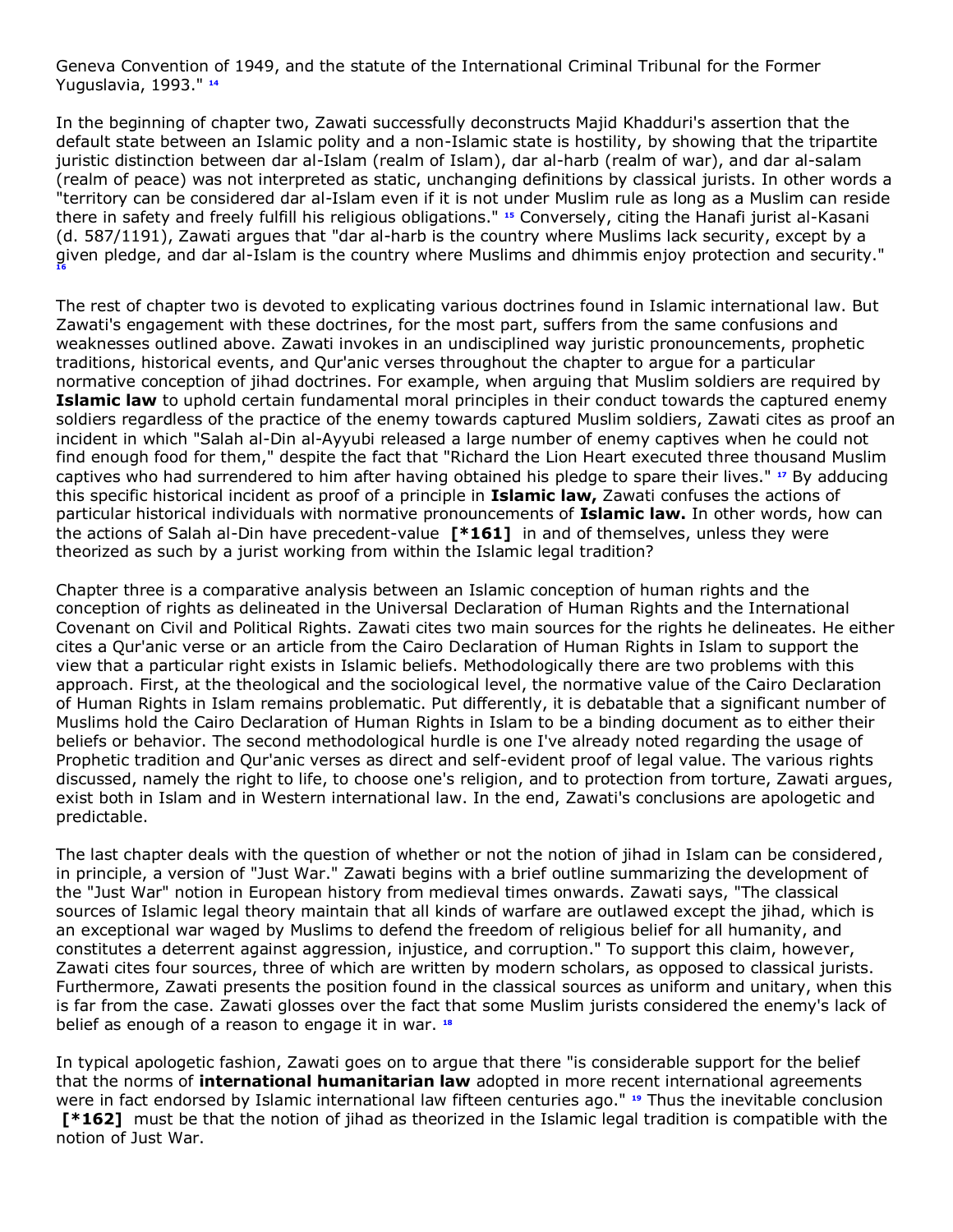The book contains seven appendices of a variety of historical documents the author sees as relevant to the issue of jihad. It contains the texts of the "Treaty of Medina," "The Pact of Najran," "The Farewell Pilgrimage Sermon," "The Treaty of Jerusalem," "The Treaty of Egypt," "Universal Islamic Declaration of Human Rights," "The Cairo Declaration on Human Rights in Islam."

Although this work at times tries hard to bring a new perspective or even new evidence as to the notion of jihad in Islamic legal discourses, ultimately it ends up being another symbolic volley in the political discourse against those who essentialize the doctrine of jihad into a Muslim religious justification for conquering enemy territories and maintaining a posture of active hostility against the rest of the world. Lacking a spirit of critical inquiry and intellectual honesty, Zawati's work is just another modern apologetic attempt to defend the doctrine of jihad and even assert its superiority above modern theories governing the conduct of war.

# **Legal Topics:**

For related research and practice materials, see the following legal topics:

[International Law](http://www.lexis.com/research/buttonLink?_m=72ca86a42bb5d8cf2f1fa1361bdb1e91&_xfercite=%3ccite%20cc%3d%22USA%22%3e%3c%21%5bCDATA%5b2%20UCLA%20J.%20Islamic%20%26%20Near%20E.L.%20155%5d%5d%3e%3c%2fcite%3e&_butType=1&_butStat=0&_butNum=21&_butInline=1&_butinfo=%3dWEBSSA%2000021836&_fmtstr=FULL&docnum=21&_startdoc=1&wchp=dGLbVzz-zSkAA&_md5=0ee09a04c6987c6e5ce3e7876192e512) **>** [Sovereign States & Individuals](http://w3.lexis.com/research2/lt/topics/tocdisplay.do?_m=5d0ec52e0f5bd3226b86e8cd3d0437c3&sub=00001656&satocOpen=00001656%2c00020434&_fmtstr=FULL&docnum=21&_startdoc=1&wchp=dGLbVzz-zSkAA&_md5=297e3af89ce070f5b41d20cc092df736) **>** [Human Rights](http://w3.lexis.com/research2/lt/topics/tocdisplay.do?_m=5d0ec52e0f5bd3226b86e8cd3d0437c3&sub=00001656&satocOpen=00001656%2c00020434%2c00021843&_fmtstr=FULL&docnum=21&_startdoc=1&wchp=dGLbVzz-zSkAA&_md5=297e3af89ce070f5b41d20cc092df736) **>** [Torture](http://w3.lexis.com/research2/lt/topics/tocdisplay.do?_m=5d0ec52e0f5bd3226b86e8cd3d0437c3&sub=00001656&satocOpen=00001656%2c00020434%2c00021843%2c00021843&_fmtstr=FULL&docnum=21&_startdoc=1&wchp=dGLbVzz-zSkAA&_md5=297e3af89ce070f5b41d20cc092df736)

## **FOOTNOTES:**

n1. Hilmi M. Zawati, Is Jihad a Just War?: War, Peace, and Human Rights Under Islamic and Public International Law (The Edwin Mellen Press 2001).

n2. For an understanding of the relationship between fiqh and fatawa literature, see Wael B. Hallaq, Authority, Continuity and Change in **Islamic Law** 184-85 (Cambridge University Press 2001).

n3. Perhaps the nature of this commitment is a matter of debate.

n4. Khaled Abou El Fadl, Speaking in God's Name: **Islamic Law,** Authority, and Women 174-75 (Oneworld Publications 2001).

n5. See id. at 51-60 (discussing the "contingencies" which govern the claim to authoritativeness made for a particular determination within the Islamic legal tradition, one of which is comprehensiveness).

 $\bigtriangledown$ n6. Zawati, supra note 1, at 6.

n7. For instance the renowned Shafi'i jurist Abu Hamid al-Ghazali (d. 505/1111), in the beginning of his theoretical jurisprudence work emphasizes the distinction between the dalil (the indicator) and the hukm (the rule). The dalil is the piece of evidence (like a verse from the Qur'an, or a Prophetic tradition) that points to or indicates a particular hukm or ruling regarding an act, for example, whether a particular act is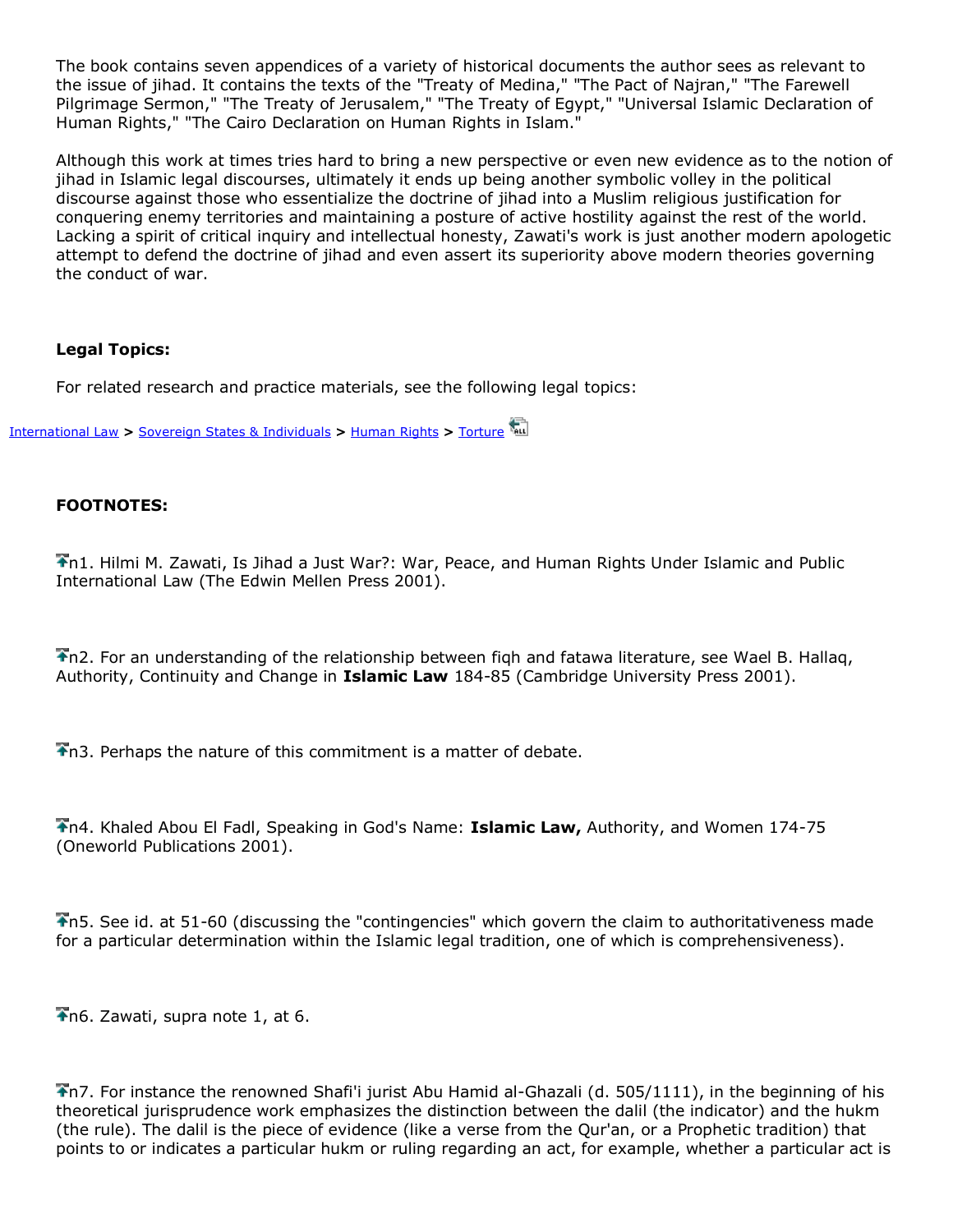obligated, permitted, prohibited, disliked, preferred, etc. By explicitly distinguishing between the dalil and the hukm, al-Ghazali is implying that the dalil cannot be considered, in and of itself, a rule or law. This is contrary to what Zawati asserts. Abu Hamid b. Muhammad b. Muhammad b. Muhammad al-Ghazali, al-Mustasfa min 'Ilm al-Usul 38-41 (Mu'assasat al-Risala 1997). More recently see the work of the contemporary reformer, Khaled Abou El Fadl, who, using the dichotomous categories of the authoritative/authoritarian, argues that a speaker who does not acknowledge an interpretive distance between herself and the text, "will assume that the text has a clear, precise, and singular meaning, while excluding all evidence to the contrary. Furthermore, after superimposing his or her understanding upon the text, the speaker equates himself or herself to the text. The authoritative text is subsumed into the speaker, who in turn, becomes the authoritarian." Khaled Abou El Fadl, And God Knows the Soldiers 41 (University Press of America 2001). For a more detailed investigation of the authoritative/authoritarian dichotomy in interpretation, see Abou El Fadl, supra note 4, at 96-209.

n8. Id. at 37. It does not seem to matter to Zawati that there did exist a minority juristic opinion which stated that the "moral guilt incurred when one fails to adopt Islam justifies their execution." See Khaled Abou El Fadl, The Rules of Killing at War, 89 Muslim World 144, 152 (1999).

n9. For the notion of the highly technical "linguistic practice" of classical Muslim jurists see Khaled Abou El Fadl, Rebellion and Violence in **Islamic Law** (Cambridge University Press 2001).

 $\bigtriangledown$ n10. These discussions would take place in chapters titled "Jihad" or in Hanafi sources in chapters titled "Siyar." Initial research into this subject produced the following legal sources that devoted a chapter to jihad: Abu 'Abdallah Muhammad b. Muhammad b. 'Abd al-Rahman al-Tarabulusi al-Maghribi, Mawahib al-Jalil li Sharh Mukhtasar Khalil (Makataba al-Najja n.d.); Ahmed b. Muhammad al-Sawi al-Maliki, Bulghat al-Salik li Aqrab al-Masalik ila Madhhab al-Imam Malik (al-Dar al-Sudaniyya 1998); Abu al-Walid al-Baji, al-Muntaqa Sharh Muwatta' Imam Malik (Maktaba al-Sa'ada 1913); 'Abd al-'Aziz Hamad al-Mubarak al-Ajsa'i, Tabyin al-Masalik Sharh Tadrib al-Salik ila Aqrab al-Masalik (Dar al-Gharb al-Islami 1995); al-Sayyid Muhammad Hasan Tarhini al-'Amili, al-Zubdah al-Fiqhiyyah fi Sharh al-Rawah al-Bahiyya (Dar al-Hijra 1995); Muhammad b. Isma'il al-Kahlani, Subul al-Salam Sharh Bulugh al-Maram Jam' Adillat al-Ahkam (Dar Sadir 1998); Muflih al-Suyamari al-Bahrani, Ghayat al-Maram fi Sharh Shara'i' al-Islam (Dar al-Hadi 1999); Ibn Qayyim al-Jawziyya, Jami' al-Fiqh (Dar al-Wafa' 2000); Abdallah al-Zarkashi, Sharh al-Zarkashi 'Ala Mukhtasar al-Kharafi fi al-Fiqh 'Ala Madhhab al-Imam Ahmad b. Hanbal (n.d.); Ahmad b. Siyam al-Damhuri, al-Fath al-Rabbani bi Mufradat ibn Hanbal al-Shaybani (Dar al-'Asima 1993); Abu al-Barakat al-Dardir, al-Sharh al-Saghir 'Ala Aqrab al-Masalik ila Madhhab al-Imam Malik (Dar al-Ma'arif, n.d.); Zayn al-Din al-Razi, Tuhfat al-Muluk fi Fiqh Madhhab al-Imam Abu Hanifa al-Nu'man (Dar al-Basa'ir al-Islamiyya 1997); Abu al-Abbas b. Farh al-Ishbili, Mukhtasar al-Khilafiyyat li al-Imam al-Bayhaqi (Dar al-Kutub al-'Ilmiyya 2000); Badr al-Din al-'Ayni, al-Binaya Sharh al-Hidaya (Dar al-Kutub al-'Ilmiyya 2000); Abu Layth al-Samarqandi, Khizanat al-Fiqh wa 'Uyun al-Masa'il (Jami'a Baghdad 1965); Abu al-Hasan al-Marghinani, al-Hidaya Sharh Bidayat al-Mubtadi' (n.d.); Muhammad b. 'Abidin, Radd al-Muhtar 'Ala al-Durr al-Mukhtar Sharh Tanwir al-Absar (Dar al-Kutub al-'Ilmiyya 1994); Taqi al-Din al-Husni, Kifayat al-Akhyar fi Hall Ghayat al-Ikhtisar (Dar al-Khayr 1991); Abu al-Hasan al-Mawardi, al-Hawi al-Kabir (Dar al-Kutub al-'Ilmiyya 1994); Muhyi al-Din al-Nawawi, Minhaj al-Talibin (Dar al-Basha'ir al- 'Islamiyya 2000); Shams al-Din Muhammad b. al-Khatib al-Shirbini, Mughni al-Muhtaj ila Ma'rifat Ma'ani Alfaz al-Minhaj (Dar al-Ma'rifa 1997); Muhammad b. Idris al-Shafi'i, Mukhtasar Kitab al-Umm fi al-Fiqh (Dar al-Arqam b. 'Ali Arqam n.d.); Abu Ishaq al-Shirazi, al-Muhadhhab fi Fiqh al-Imam al-Shafi'i (Dar al-Kutub al-'Ilmiyya 1995); Sahnun bin Sa'id al-Tanukhi, al-Mudawwanat al-Kubra (Dar al-Kutub al-'Ilmiyya n.d.); Muhammad b. Ahmad b. Muhammad b. Ahmad b. Rushd, Bidayat al-Mujtahid wa Nihayat al-Muqtasid (Dar al-Ma'rifa 1997); Jamal al-Din b. al-Hajib, Jami' al-Ummuhat (al-Yamama 1998); 'Ala' al-Din al-Samarqandi, Tuhfat al-Fuqaha' (Dar al-Kutub al-'Ilmiyya, n.d.); 'Ala' al-Din al-Kasani, Bada'i' al-Sana'i' fi Tartib al-Shara'i' (Dar al-Ihya' al-Turath al-'Arabi 1998); Abu Muhammad 'Ali b. Hazm, al-Muhalla bi al-Athar (Dar al-Fikr n.d.); Baha' al-Din b. Shaddad, Dala'il al-Ahkam (Dar al-Kutub al-'Ilmiyya 1991); Salih b. Mahdi al-Maqbali, al-Manar fi al-Mukhtar (Mu'assasat al-Risala 1988).